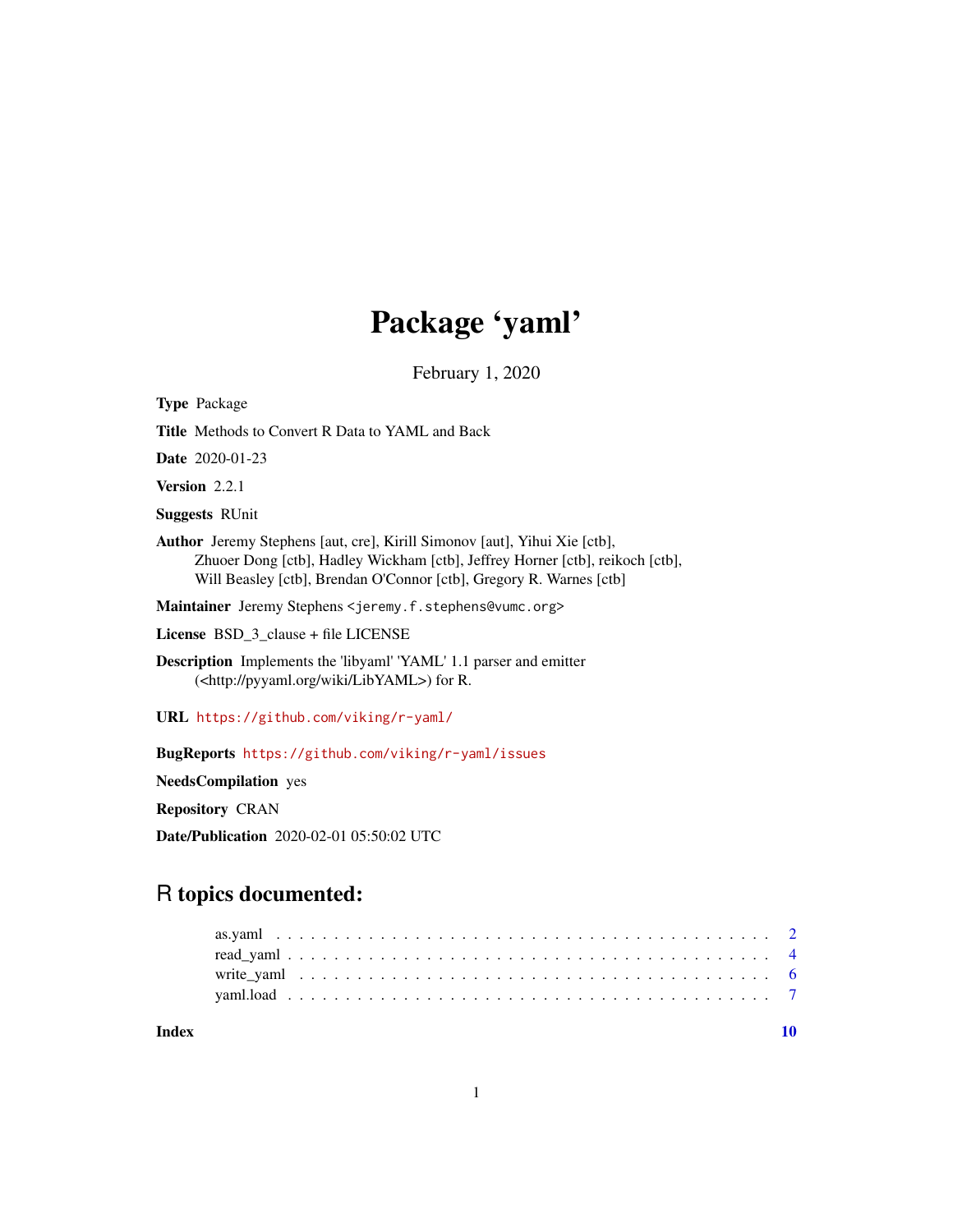<span id="page-1-1"></span><span id="page-1-0"></span>

Convert an R object into a YAML string

#### Usage

```
as.yaml(x, line.sep = c("\n", "\r\n", "\r"), indent = 2, omap = FALSE,
       column.major = TRUE, unicode = TRUE, precision = getOption('digits'),
        indent.mapping.sequence = FALSE, handlers = NULL)
```
#### Arguments

| $\mathsf{x}$            | the object to be converted                                                |  |  |
|-------------------------|---------------------------------------------------------------------------|--|--|
| line.sep                | the line separator character(s) to use                                    |  |  |
| indent                  | the number of spaces to use for indenting                                 |  |  |
| omap                    | determines whether or not to convert a list to a YAML omap; see Details   |  |  |
| column.major            | determines how to convert a data.frame; see Details                       |  |  |
| unicode                 | determines whether or not to allow unescaped unicode characters in output |  |  |
| precision               | number of significant digits to use when formatting numeric values        |  |  |
| indent.mapping.sequence |                                                                           |  |  |
|                         | determines whether or not to indent sequences in mapping context          |  |  |
| handlers                | named list of custom handler functions for R objects; see Details         |  |  |

#### Details

If you set the omap option to TRUE, as.yaml will create ordered maps (or omaps) instead of normal maps.

The column.major option determines how a data frame is converted. If TRUE, the data frame is converted into a map of sequences where the name of each column is a key. If FALSE, the data frame is converted into a sequence of maps, where each element in the sequence is a row. You'll probably almost always want to leave this as TRUE (which is the default), because using [yaml.load](#page-6-1) on the resulting string returns an object which is much more easily converted into a data frame via [as.data.frame](#page-0-0).

You can specify custom handler functions via the handlers argument. This argument must be a named list of functions, where the names are R object class names (i.e., 'numeric', 'data.frame', 'list', etc). The function(s) you provide will be passed one argument (the R object) and can return any R object. The returned object will be emitted normally.

Character vectors that have a class of 'verbatim' will not be quoted in the output YAML document except when the YAML specification requires it. This means that you cannot do anything that would result in an invalid YAML document, but you can emit strings that would otherwise be quoted. This is useful for changing how logical vectors are emitted (see below for example).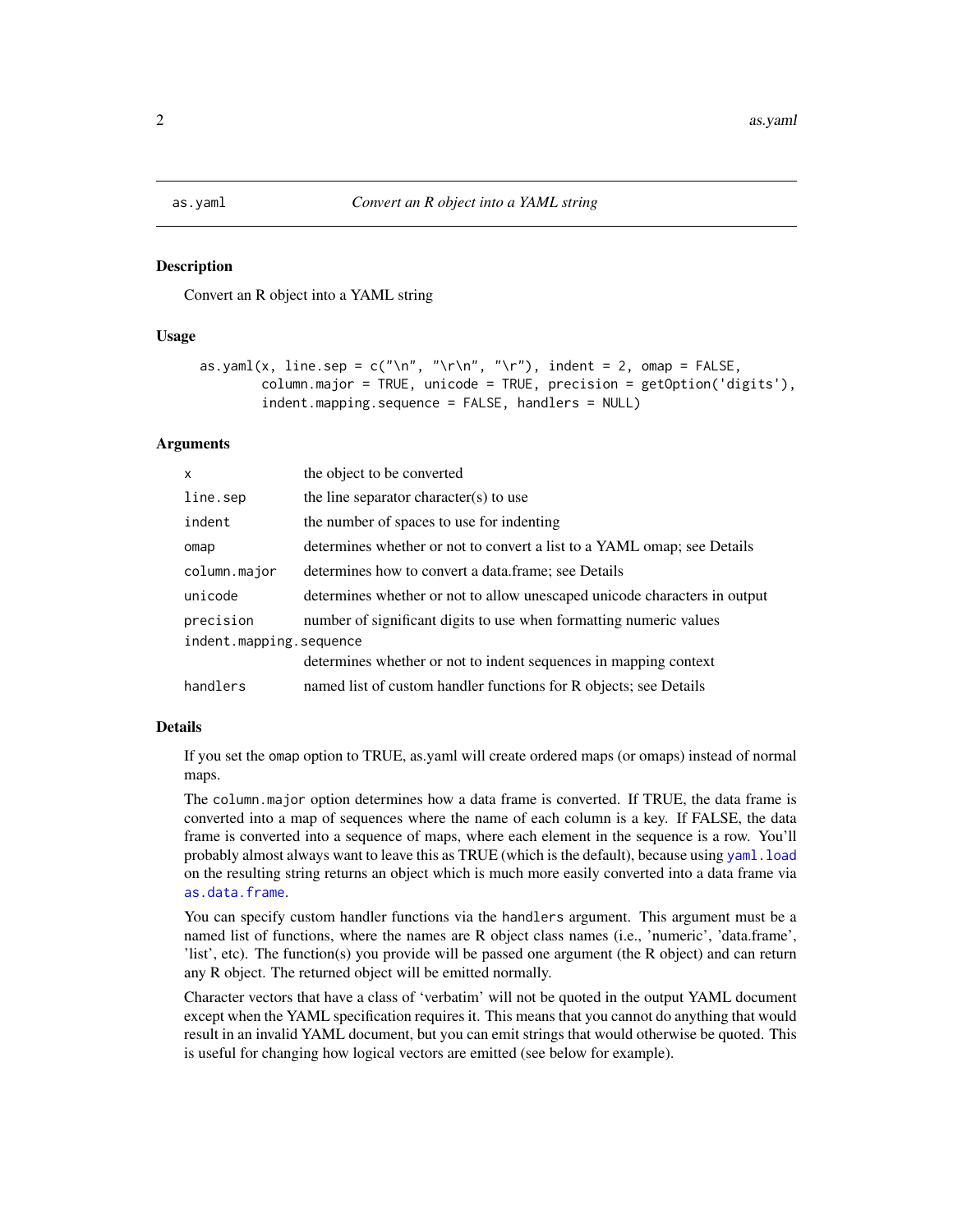#### as.yaml 3

You can specify YAML tags for R objects by setting the 'tag' attribute to a character vector of length 1. If you set a tag for a vector, the tag will be applied to the YAML sequence as a whole, unless the vector has only 1 element. If you wish to tag individual elements, you must use a list of 1-length vectors, each with a tag attribute. Likewise, if you set a tag for an object that would be emitted as a YAML mapping (like a data frame or a named list), it will be applied to the mapping as a whole. Tags can be used in conjunction with YAML deserialization functions like [yaml.load](#page-6-1) via custom handlers, however, if you set an internal tag on an incompatible data type (like "!seq 1.0"), errors will occur when you try to deserialize the document.

#### Value

Returns a YAML string which can be loaded using [yaml.load](#page-6-1) or copied into a file for external use.

#### Author(s)

Jeremy Stephens <jeremy.f.stephens@vumc.org>

#### References

YAML: http://yaml.org

YAML omap type: http://yaml.org/type/omap.html

#### See Also

[yaml.load](#page-6-1)

#### Examples

```
as.yaml(1:10)
as.yaml(list(foo=1:10, bar=c("test1", "test2")))
as.yaml(list(foo=1:10, bar=c("test1", "test2")), indent=3)
as.yaml(list(foo=1:10, bar=c("test1", "test2")), indent.mapping.sequence=TRUE)
as.yaml(data.frame(a=1:10, b=letters[1:10], c=11:20))
as.yaml(list(a=1:2, b=3:4), omap=TRUE)
as.yaml("multi\nline\nstring")
as.yaml(function(x) x + 1)
as.yaml(list(foo=list(list(x = 1, y = 2), list(x = 3, y = 4))))
# custom handler
as.yaml(Sys.time(), handlers = list(
  POSIXct = function(x) format(Sys.time(), "%Y-%m-%d")
))
# custom handler with verbatim output to change how logical vectors are
# emitted
as.yaml(c(TRUE, FALSE), handlers = list(
 logical = function(x) {
    result <- ifelse(x, "true", "false")
    class(result) <- "verbatim"
    return(result)
  }
```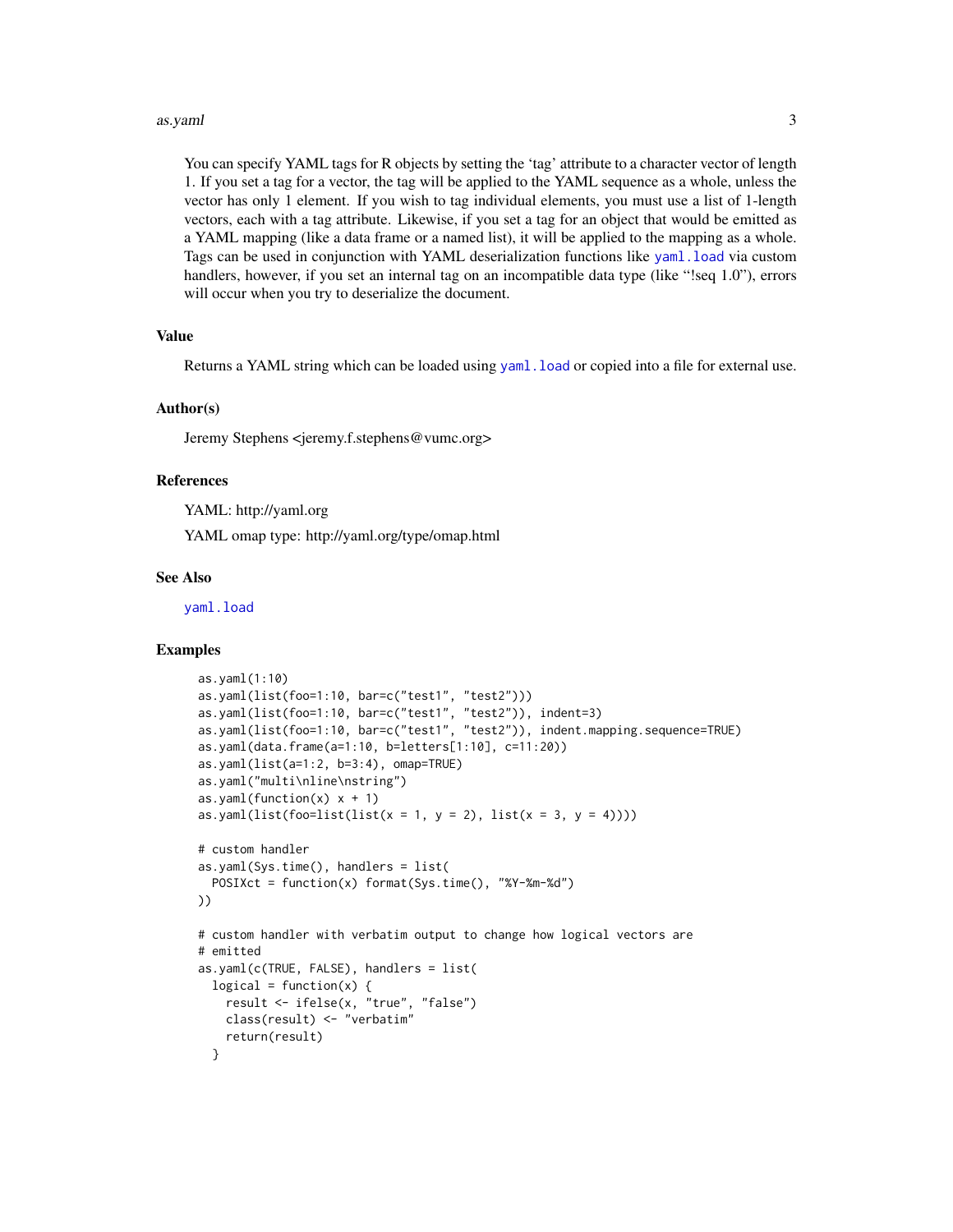```
))
# custom tag for scalar
x < - "thing"
attr(x, "tag") \leftarrow "!thing"as.yaml(x)
# custom tag for sequence
x \le -1:10attr(x, "tag") \leftarrow "!thing"as.yaml(x)
# custom tag for mapping
x \le - data.frame(a = letters[1:5], b = letters[6:10])
attr(x, "tag") \leftarrow "!thing"as.yaml(x)
# custom tag for each element in a list
x <- list(1, 2, 3)
attr(x[[1]], "tag") <- "!a"
attr(x[[2]], "tag") <- "!b"
attr(x[[3]], "tag") <- "!c"
as.yaml(x)
```
<span id="page-3-1"></span>

| Read a YAML file<br>read_yaml |  |
|-------------------------------|--|
|-------------------------------|--|

Read a YAML document from a file and create an R object from it

#### Usage

```
read_yaml(file, fileEncoding = "UTF-8", text, error.label, ...)
```
#### Arguments

| file         | either a character string naming a file or a connection open for writing                                                                                                                                           |
|--------------|--------------------------------------------------------------------------------------------------------------------------------------------------------------------------------------------------------------------|
| fileEncoding | character string: if non-empty declares the encoding used on a file (not a con-<br>nection) so the character data can be re-encoded. See file.                                                                     |
| text         | character string: if file is not supplied and this is, then data are read from the<br>value of text via a text connection. Notice that a literal string can be used to<br>include (small) data sets within R code. |
| error.label  | a label to prepend to error messages (see Details).                                                                                                                                                                |
| $\cdots$     | arguments to pass to yaml. load                                                                                                                                                                                    |

<span id="page-3-0"></span>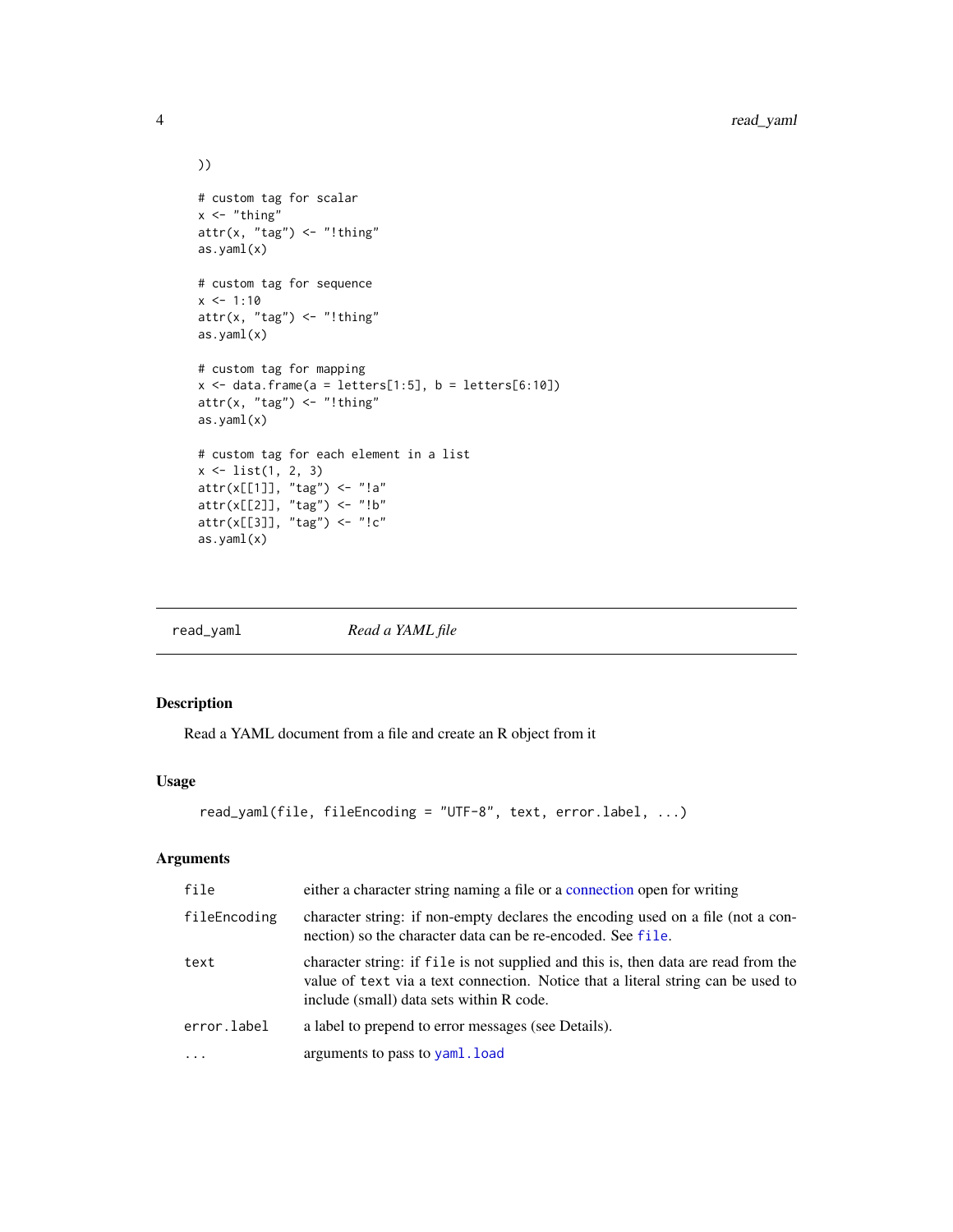#### <span id="page-4-0"></span>read\_yaml 5

#### Details

This function is a convenient wrapper for [yaml.load](#page-6-1) and is a nicer alternative to [yaml.load\\_file](#page-6-2).

You can specify a label to be prepended to error messages via the error. label argument. If error.label is missing, read\_yaml will make an educated guess for the value of error.label by either using the specified filename (when file is a character vector) or using the description of the supplied connection object (via the summary function). If text is used, the default value of error.label will be NULL.

#### Value

If the root YAML object is a map, a named list or list with an attribute of 'keys' is returned. If the root object is a sequence, a list or vector is returned, depending on the contents of the sequence. A vector of length 1 is returned for single objects.

#### Author(s)

Jeremy Stephens <jeremy.f.stephens@vumc.org>

#### References

YAML: http://yaml.org

libyaml: http://pyyaml.org/wiki/LibYAML

#### See Also

[yaml.load](#page-6-1), [write\\_yaml](#page-5-1), [yaml.load\\_file](#page-6-2)

#### Examples

```
## Not run:
 # reading from a file connection
 filename <- tempfile()
 cat("test: data\n", file = filename)
 con <- file(filename, "r")
 read_yaml(con)
 close(con)
 # using a filename to specify input file
 read_yaml(filename)
## End(Not run)
 # reading from a character vector
 read_yaml(text="- hey\n- hi\n- hello")
```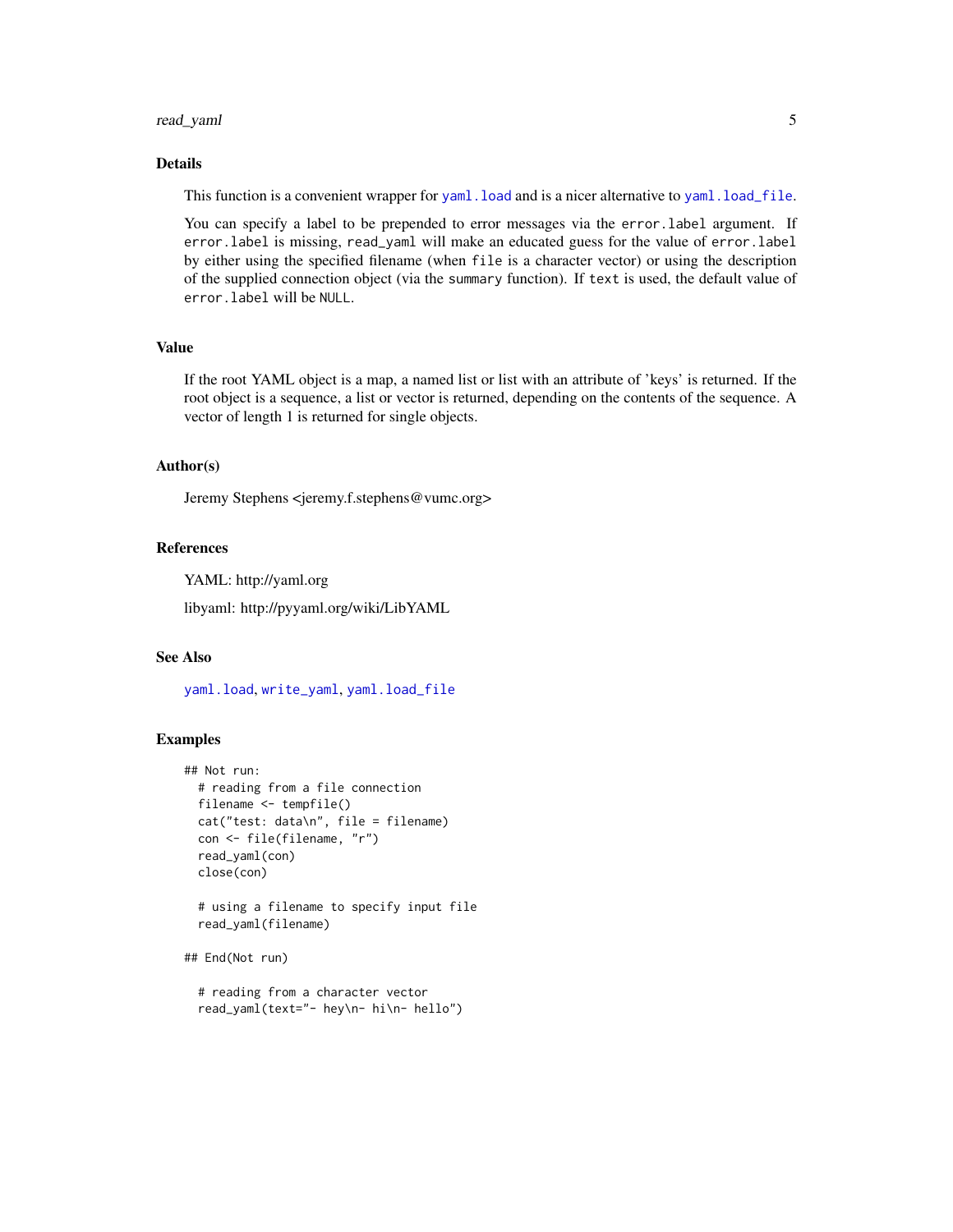<span id="page-5-1"></span><span id="page-5-0"></span>

Write the YAML representation of an R object to a file

#### Usage

write\_yaml(x, file, fileEncoding = "UTF-8",  $\dots$ )

#### Arguments

| <b>X</b>     | the object to be converted                                                                                                                                                |
|--------------|---------------------------------------------------------------------------------------------------------------------------------------------------------------------------|
| file         | either a character string naming a file or a connection open for writing                                                                                                  |
| fileEncoding | character string: if non-empty declares the encoding to be used on a file (not<br>a connection) so the character data can be re-encoded as they are written. See<br>file. |
| $\ddotsc$    | arguments to as . yaml                                                                                                                                                    |

#### Details

If file is a non-open connection, an attempt is made to open it and then close it after use.

This function is a convenient wrapper around as .yaml.

#### Author(s)

Jeremy Stephens <jeremy.f.stephens@vumc.org>

#### See Also

[as.yaml](#page-1-1), [read\\_yaml](#page-3-1), [yaml.load\\_file](#page-6-2)

#### Examples

```
## Not run:
 # writing to a file connection
 filename <- tempfile()
 con <- file(filename, "w")
 write_yaml(data.frame(a=1:10, b=letters[1:10], c=11:20), con)
 close(con)
 # using a filename to specify output file
 write_yaml(data.frame(a=1:10, b=letters[1:10], c=11:20), filename)
```
## End(Not run)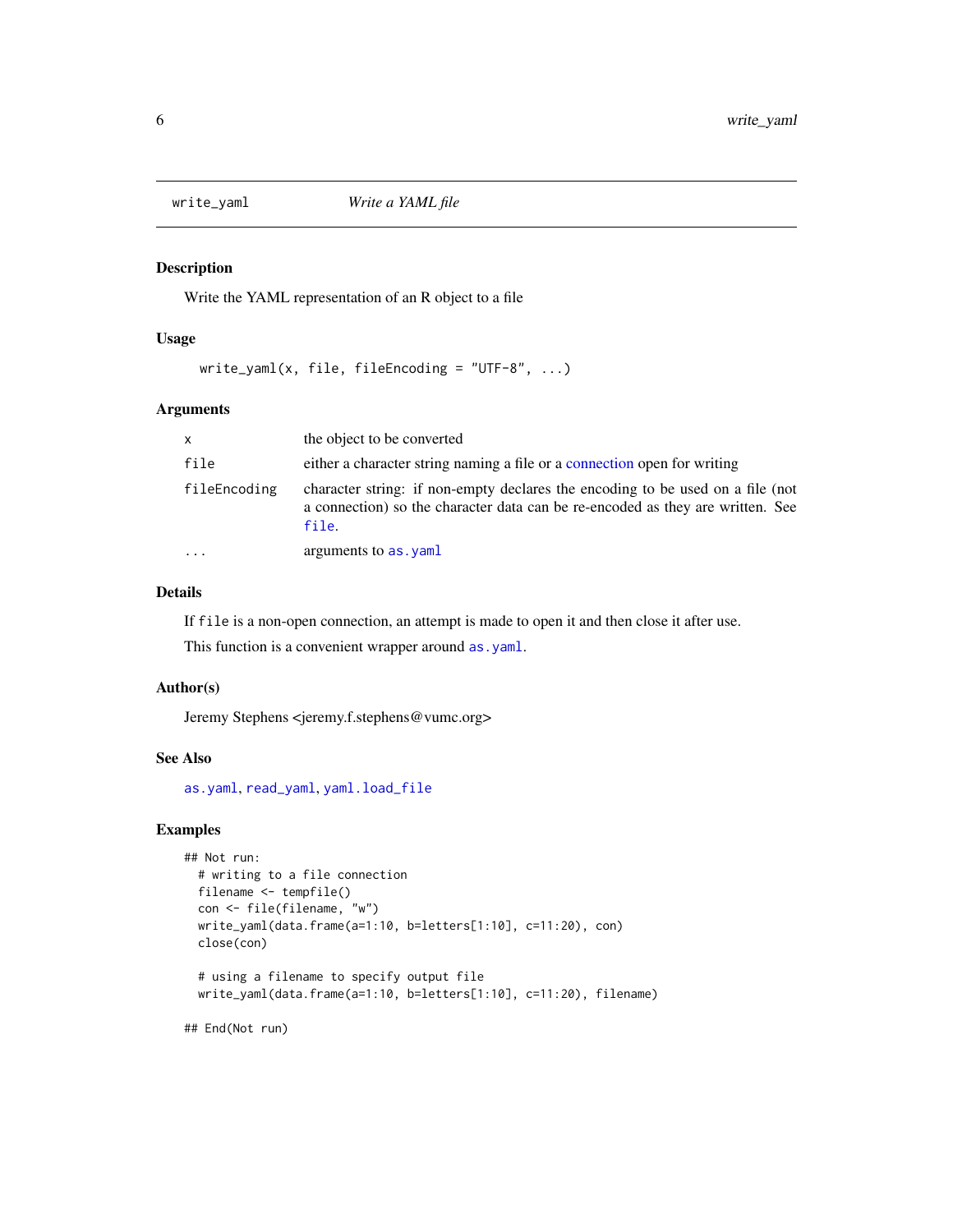<span id="page-6-2"></span><span id="page-6-1"></span><span id="page-6-0"></span>

Parse a YAML string and return R objects.

#### Usage

```
yaml.load(string, as.named.list = TRUE, handlers = NULL, error.label = NULL,
          eval.expr = getOption("yaml.eval.expr", TRUE),
          merge.precedence = c("order", "override"), merge.warning = FALSE)
yaml.load_file(input, error.label, ...)
```
#### Arguments

| string           | the YAML string to be parsed                                                            |  |
|------------------|-----------------------------------------------------------------------------------------|--|
| as.named.list    | whether or not to return a named list for maps (TRUE by default)                        |  |
| handlers         | named list of custom handler functions for YAML types (see Details)                     |  |
| input            | a filename or connection; if input is a filename, that file must be encoded in<br>UTF-8 |  |
| error.label      | a label to prepend to error messages (see Details)                                      |  |
| eval.expr        | whether or not to evaluate expressions found in the YAML document (see De-<br>tails)    |  |
| merge.precedence |                                                                                         |  |
|                  | behavior of precedence during map merges (see Details)                                  |  |
| merge.warning    | whether or not to warn about ignored key/value pairs during map merges                  |  |
| $\ddotsc$        | arguments to pass to yaml.load                                                          |  |

#### Details

Use yaml.load to load a YAML string. For files and connections, use yaml.load\_file, which calls yaml.load with the contents of the specified file or connection.

Sequences of uniform data (e.g. a sequence of integers) are converted into vectors. If the sequence is not uniform, it's returned as a list. Maps are converted into named lists by default, and all the keys in the map are converted to strings. If you don't want the keys to be coerced into strings, set as.named.list to FALSE. When it's FALSE, a list will be returned with an additional attribute named 'keys', which is a list of the un-coerced keys in the map (in the same order as the main list).

You can specify custom handler functions via the handlers argument. This argument must be a named list of functions, where the names are the YAML types (i.e., 'int', 'float', 'seq', etc). The functions you provide will be passed one argument. Custom handler functions for string types (all types except sequence and map) will receive a character vector of length 1. Custom sequence functions will be passed a list of objects. Custom map functions will be passed the object that the internal map handler creates, which is either a named list or a list with a 'keys' attribute (depending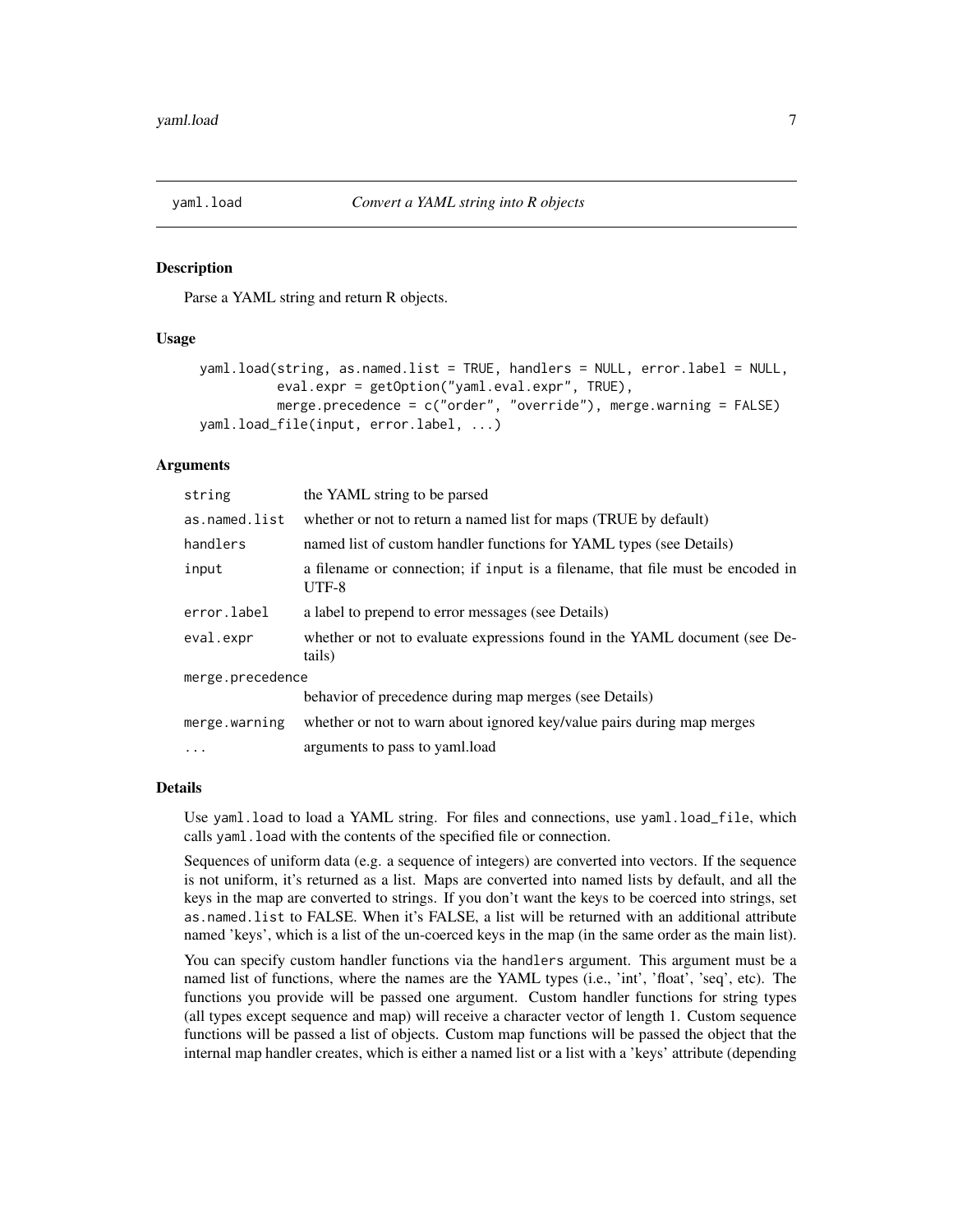<span id="page-7-0"></span>on as.named.list). ALL functions you provide must return an object. See the examples for custom handler use.

You can specify a label to be prepended to error messages via the error.label argument. When using yaml.load\_file, you can either set the error.label argument explicitly or leave it missing. If missing, yaml.load\_file will make an educated guess for the value of error.label by either using the specified filename (when input is a character vector) or using the description of the supplied connection object (via the summary function). You can explicity set error.label to NULL if you don't want to use this functionality.

There is a built-in handler that will evaluate expressions that are tagged with the '!expr' tag. Currently this handler is enabled by default, but the handler is being disabled by default in an upcoming version for safety and security reasons. If you do not explicity set the eval.expr argument to TRUE, you will get a warning if an expression is evaluated. Alternately, you can set the option named 'yaml.eval.expr' via the options function to turn off the warning.

The merge.precedence parameter controls how merge keys are handled. The YAML merge key specification is not specific about how key/value conflicts are resolved during map merges. As a result, various YAML library implementations vary in merge key behavior (notably Python and Ruby). This package's default behavior (when merge.precedence is 'order') is to give precedence to key/value pairs that appear first. If you set merge.precedence to 'override', natural map key/value pairs will override any duplicate keys found in merged maps, regardless of order. This is the default behavior in Python's YAML library.

This function uses the YAML parser provided by libyaml, which conforms to the YAML 1.1 specification.

#### Value

If the root YAML object is a map, a named list or list with an attribute of 'keys' is returned. If the root object is a sequence, a list or vector is returned, depending on the contents of the sequence. A vector of length 1 is returned for single objects.

#### Author(s)

Jeremy Stephens <jeremy.f.stephens@vumc.org>

#### References

YAML: http://yaml.org

libyaml: http://pyyaml.org/wiki/LibYAML

YAML merge specification: http://yaml.org/type/merge.html

#### See Also

[as.yaml](#page-1-1)

#### **Examples**

```
yaml.load("- hey\n- hi\n- hello")
yaml.load("foo: 123\nbar: 456")
yaml.load("- foo\n- bar\n- 3.14")
```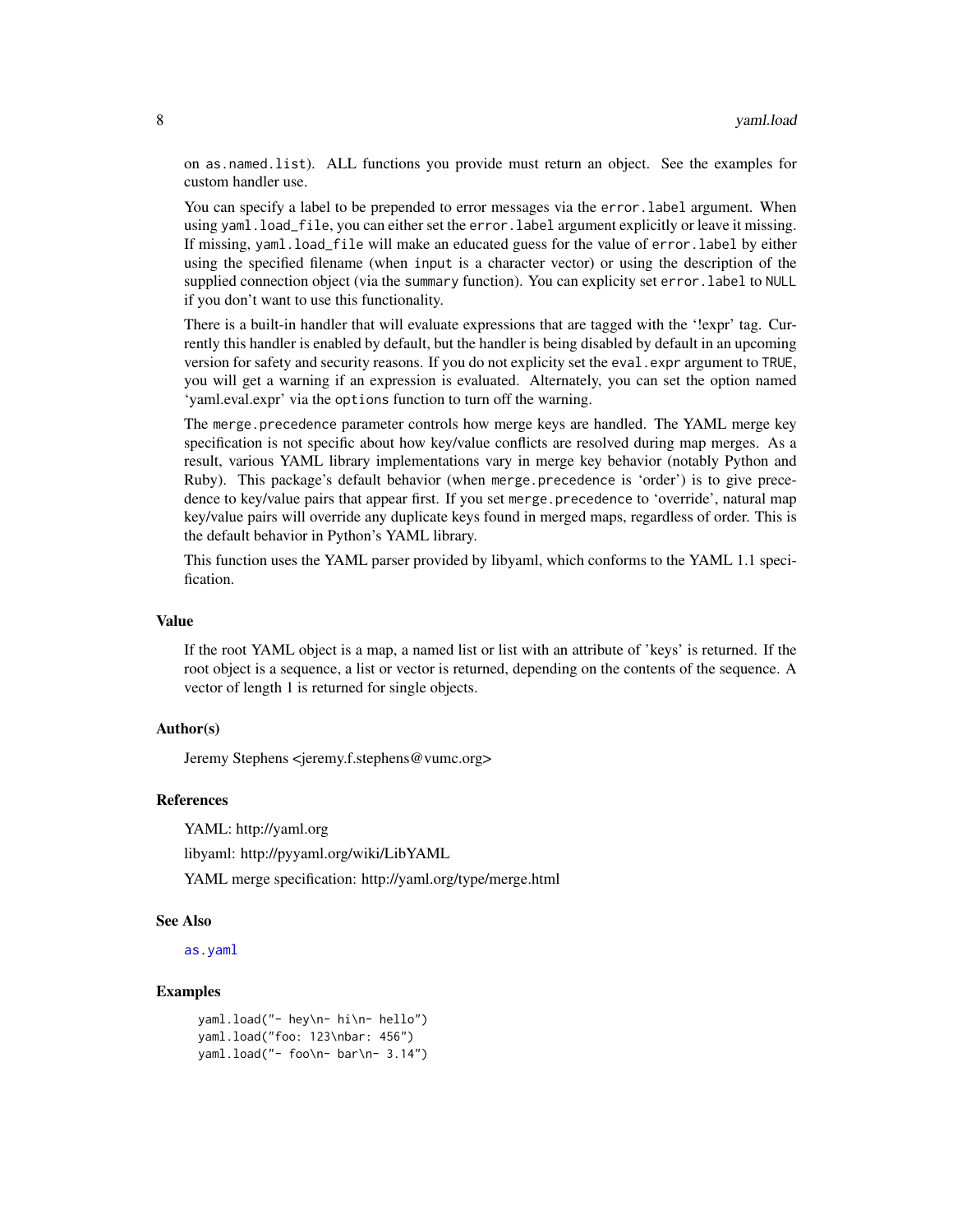#### yaml.load 9

```
yaml.load("foo: bar\n123: 456", as.named.list = FALSE)
## Not run:
 # reading from a file (uses readLines internally)
 filename <- tempfile()
 cat("foo: 123", file=filename, sep="\n")
 yaml.load_file(filename)
## End(Not run)
 # custom scalar handler
 my.float.handler <- function(x) { as.numeric(x) + 123 }
 yaml.load("123.456", handlers=list("float#fix"=my.float.handler))
 # custom sequence handler
 yaml.load("- 1\n- 2\n- 3", handlers=list(seq=function(x) { as.integer(x) + 3 }))
 # custom map handler
 yaml.load("foo: 123", handlers=list(map=function(x) { x$foo <- x$foo + 123; x }))
 # handling custom types
 yaml.load("!sqrt 555", handlers=list(sqrt=function(x) { sqrt(as.integer(x)) }))
 yaml.load("!foo\n- 1\n- 2", handlers=list(foo=function(x) { as.integer(x) + 1 }))
 yaml.load("!bar\none: 1\ntwo: 2", handlers=list(foo=function(x) { x$one <- "one"; x }))
 # loading R expressions
 # NOTE: this will not be done by default in the near future
 doc \le yaml.load("inc: !expr function(x) x + 1")
 doc$inc(1)
 # adding a label to error messages
 try(yaml.load("*", error.label = "foo"))
```